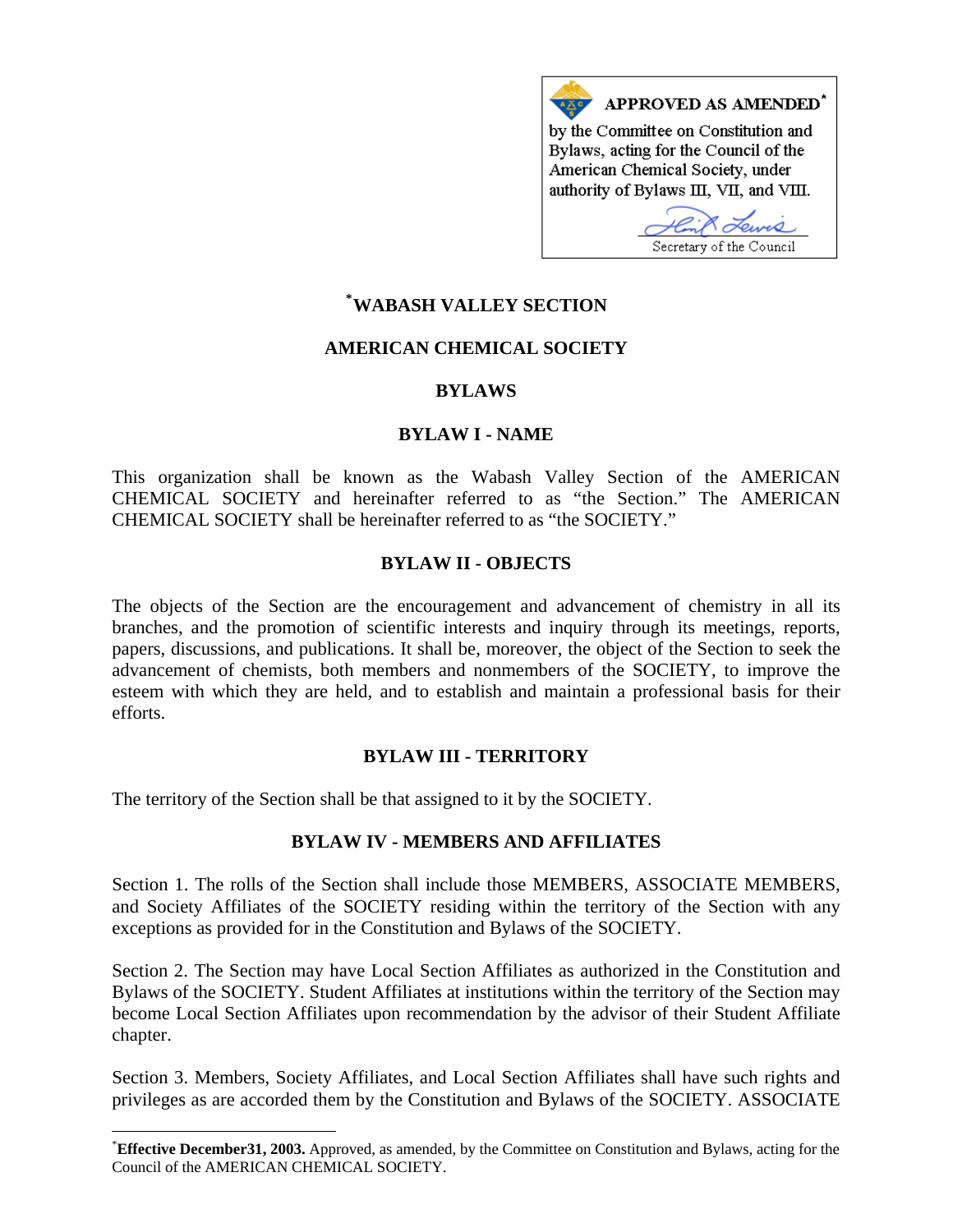MEMBERS may not serve as Councilor, Alternate Councilor or as Temporary Substitute Councilor in accordance with the Constitution and Bylaws of the SOCIETY. Society Affiliates and Local Section Affiliates may not vote for or hold an elective position, or vote on articles of incorporation or bylaws, or serve as a member of the Executive Committee.

## **BYLAW V – ORGANIZATION**

Section 1. The officers of the Section shall be a Chair, Chair-Elect, Secretary and Treasurer.

Section 2. The Section shall have Councilors and Alternate Councilors as provided in the Constitution and Bylaws of the SOCIETY.

Section 3. The Executive Committee shall consist of the officers of the Section, the Immediate Past-Chair, the Councilors, Alternate Councilors and three Members-At-Large.

Section 4. All officers, except Councilors, Alternate Councilors, and Temporary Substitute Councilors, and other persons elected by the members shall be chosen from the members. Members shall elect the Councilor positions from among the MEMBERS.

# **BYLAW VI - MANNER OF ELECTION AND TERMS OF OFFICE**

Section 1. The Chair, Chair-Elect, and Immediate Past-Chair of the Section shall serve for terms of one year beginning on January 1, or until their successors are qualified. Upon completion of the Chair's term of office, the Chair-Elect shall succeed to the office of Chair, and the Chair shall succeed to Immediate Past-Chair. The Chair and Immediate Past-Chair shall not be eligible to be a candidate for Chair-Elect.

Section 2. The Secretary and Treasurer of the Section shall serve for staggered terms of two years, the Treasurer being elected in even numbered years and the Secretary in odd numbered years, beginning on January 1, or when their successors are qualified. The Councilors and Alternate Councilors shall be elected for staggered three-year terms. Members-at-Large of the Executive Committee shall be elected from the members for staggered three-year terms, beginning January 1.

Section 3. In the event of a vacancy in the office of Chair, the Chair-Elect shall assume the added duties of the Chair for the unexpired term. The Executive Committee of the Section shall fill any other vacancy in its body from among the MEMBERS by interim appointment for a period up to the next annual election, at which time the Section shall elect a MEMBER to complete the unexpired term, if any. In the event the office of Chair-Elect is filled by such interim appointment, the Section shall elect both a Chair and a Chair-Elect at its annual election. An unexpired term for Councilor or Alternate Councilor shall be filled at the next annual election.

Section 4. The Chair shall appoint a Nominating Committee consisting of one Past-Chair and two or more members prior to September 10 of each year. Not more than one member of the Executive Committee may be a member of the Nominating Committee. The Nominating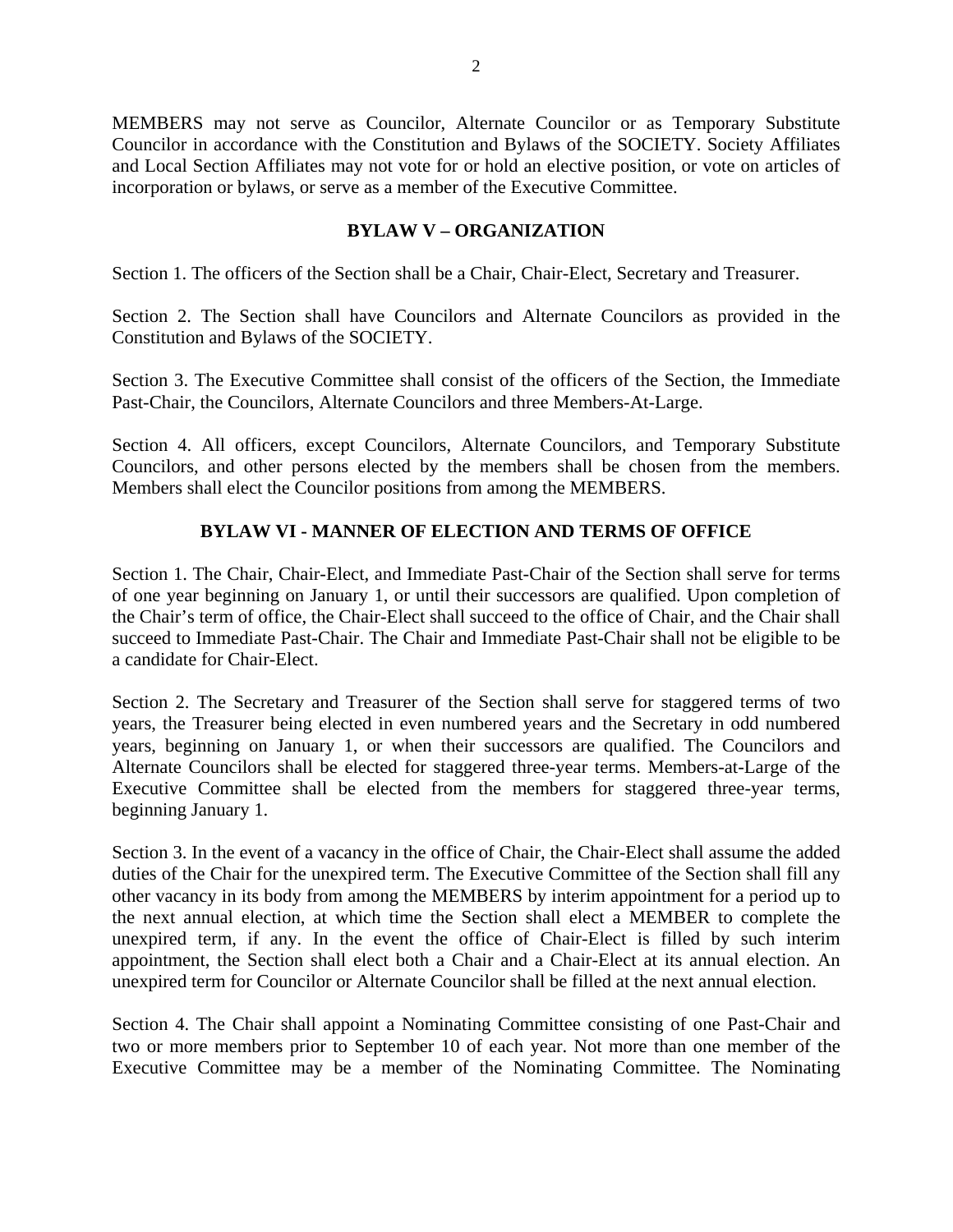Committee will nominate one or more candidates for the offices of Chair-Elect, Member-At-Large, and, at appropriate intervals, Secretary, Treasurer, Councilor and Alternate Councilor.

Section 5. The report of the Nominating Committee shall be made no later than the October meeting of the Section, or in writing to each member of the Section not later than October 15. Additional nominations may be made from the floor at the October meeting or by petition prior to a pre-announced deadline. A petition candidate must be willing to serve, if elected, and must be nominated, in writing, no more than two weeks after the other nominees have been announced, by at least eight members. With the exception of the Chair and Chair-Elect, the incumbent of any elective position may be re-nominated. Only nominees who have agreed to serve if elected may be named on the ballot.

Section 6. Election shall be by mail ballot. The Secretary shall prepare and mail to all MEMBERS and ASSOCIATE MEMBERS an election ballot on which the names of all nominated and petition candidates shall appear. In the event that the incumbent Secretary is standing for re-election, the Treasurer will assume election duties of the Secretary. The ballot shall be mailed not later than November 8th; ballots must be received within 20 days of mailing to be valid. The Chair shall appoint Tellers, who are not candidates to count the votes and report the results to the Chair for dissemination to the Section. The winner of any election must have a plurality of votes cast. In case of a tie vote for any position, the tie shall be broken by vote of the Executive Committee members who are not candidates. In the event of a tie in the Executive Committee vote, the Chair will break the tie. The results of the election shall be reported to the SOCIETY in accordance with SOCIETY regulations.

# **BYLAW VII - DUTIES OF OFFICERS AND EXECUTIVE COMMITTEE**

Section 1. The duties of the officers shall be those customarily performed by such officers, together with those required by the Constitution and Bylaws of the SOCIETY, these bylaws, and such other duties as may be assigned them from time to time by the Executive Committee.

Section 2. The Chair of the Section shall serve as Chair of the Executive Committee and shall appoint members and/or Affiliates to committees or short-term task forces authorized by these bylaws or by the Executive Committee. The Chair-Elect of the Section shall serve as Chair of the Program Committee.

Section 3. The Treasurer shall be bonded in a suitable manner if, when, and as the Executive Committee so provides, at the Section's expense. The Chair-Elect shall appoint a committee of no fewer than two members whose duty shall be to audit the financial transactions of the Section for the fiscal year in which the Treasurer completed a term of office. The audit is also to be performed prior to another individual assuming the office of Treasurer. The Treasurer shall receive and deposit in investment options or financial institutions, contingent upon approval by the Executive Committee, all funds paid to the Section in the name of the Section and shall disperse funds of the Section upon vouchers approved by the Executive Committee. The Treasurer shall provide a written report, to the Executive Committee, of the Section's finances at least quarterly and at other times at their request. The Treasurer is responsible for the financial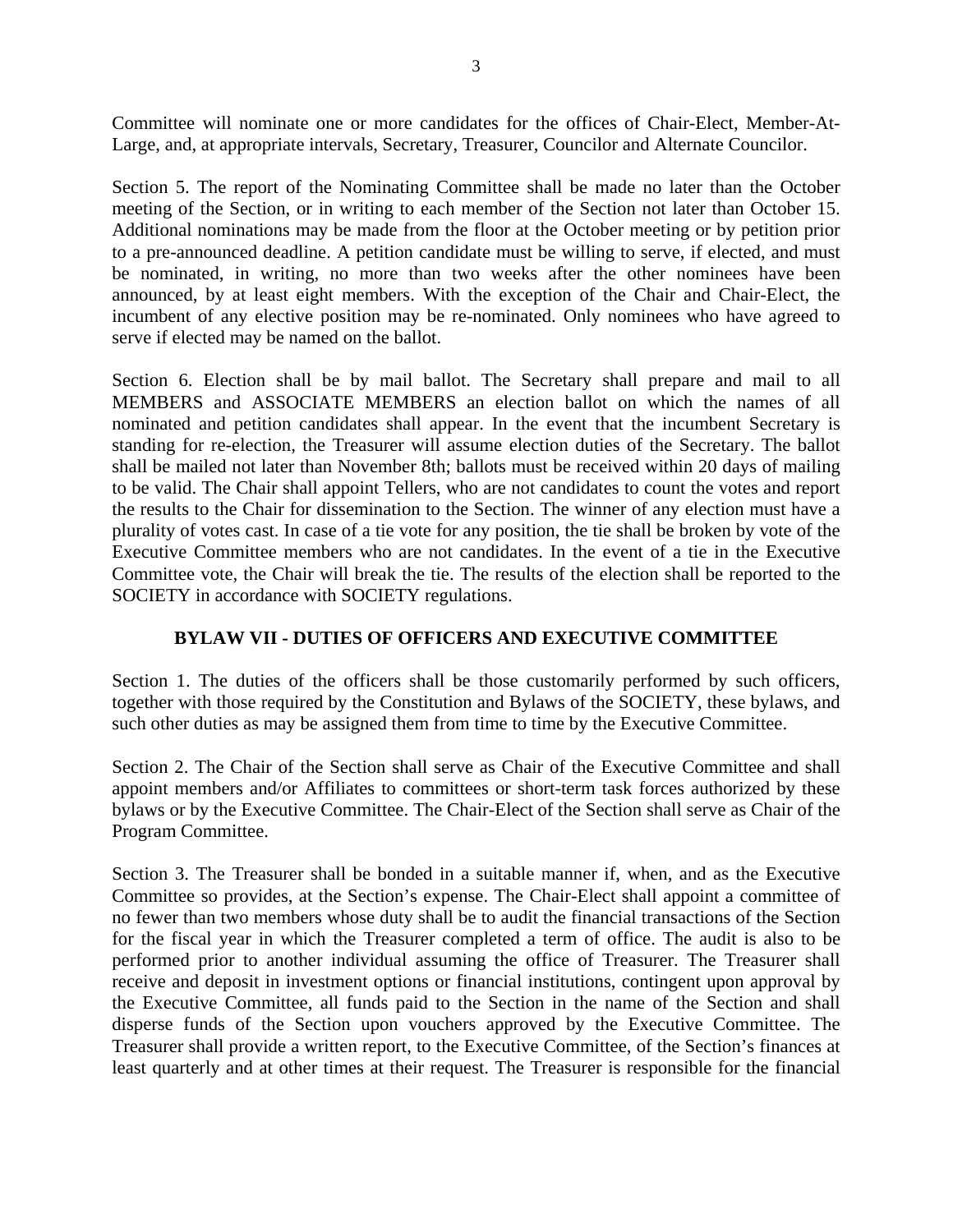portion of the Annual Report to the SOCIETY, prior to the deadline established by the SOCIETY.

Section 4. The Secretary shall keep a record of the proceedings of the Section and of the Executive Committee, and maintain a list of MEMBERS, ASSOCIATE MEMBERS, Society Affiliates and Local Section Affiliates. The Secretary shall also oversee the preparation of the Section's annual report to the SOCIETY by the deadline established by the SOCIETY and carry out other duties of that position as outlined in the Constitution and Bylaws of the SOCIETY and elsewhere in these bylaws.

Section 5. The Executive Committee shall be the governing body of the Section, and, as such, shall have full power to conduct, manage, and direct the business and affairs of the Section in accordance with the Constitution and Bylaws of the SOCIETY and these bylaws.

Section 6. The officers of the Section and other Executive Committee members, excluding Councilors covered by SOCIETY documents may be recalled for neglect of duties or conduct injurious to the SOCIETY.

- a. The recall shall be initiated when a signed petition, indicating in writing the specific charges and reasonable substantiating evidence, is submitted to the Chair from at least six (6) voting members of the Section. In the event the Chair is the official in question, the Chair-Elect shall receive the petition and shall assume the duties of the Office of Chair with respect to this issue until the issue is resolved.
- b. The Chair shall without delay determine that the petitioners are aware of the gravity of their actions and the procedure to be followed. The Chair shall seek an alternate resolution to the problem and a withdrawal of the petition at this time. In the absence of a resolution to the problem the Chair shall present the issue to the Executive Committee as a new business item at the next Executive Committee meeting.
	- 1. The Executive Committee shall promptly continue the recall process or dismiss the petition as ill founded or find an alternative solution to the problem. The Chair shall promptly inform the petitioners and the official of the decision of the Executive Committee.
	- 2. If the proceedings continue, the Chair shall assign the duties of the official to another qualified member of the Section until the issue is resolved.
	- 3. If the proceedings continue, the official shall be offered the opportunity to answer the allegations in the petition before the Executive Committee. Every reasonable effort shall be made to contact the official throughout this procedure. That effort shall include a certified letter to the last known address on the official SOCIETY membership rolls. Upon notification, the official shall have thirty (30) days to make a written response to the allegations. The Executive Committee shall decide whether to proceed after studying the official's response. The Chair shall inform the official and the petitioners of the decision of the Executive Committee.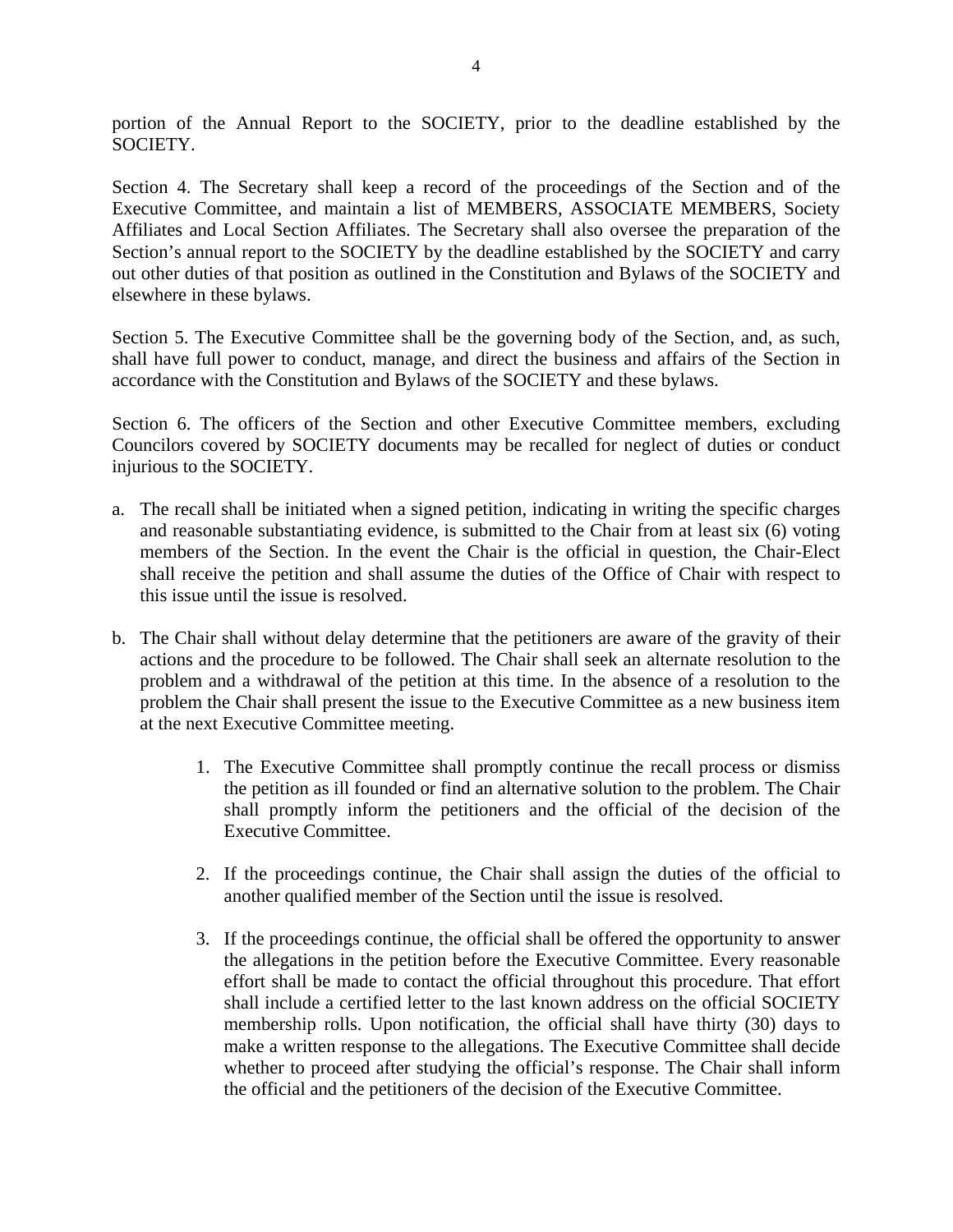- 4. If no contact with the official can be made after a reasonable effort, the Executive Committee may remove the official in question with a two-thirds (2/3) vote of the remaining members.
- c. If the proceedings continue, the official shall choose one of the following options.
	- 1. The official may resign.
	- 2. The official may request a recall vote in the same manner as the original election, which must be consistent with the Section's bylaws. The voting membership shall be informed, through brief written statements prepared by the Executive Committee and the official, of the issues involved with the recall vote. Both statements shall be given to the voting membership before the vote is taken.
	- 3. The official may request a hearing and a recall vote by the remaining members of the Executive Committee. A two-thirds (2/3) vote of the remaining members of the Executive Committee shall be required to recall the official.
	- 4. The official may choose not to respond and thus forfeit the position.
- d. The vacancy provisions of these bylaws shall be used to fill a vacancy caused by a recall process. The membership of the Section and the Executive Director of the SOCIETY shall be informed of the results of the recall process if replacement of the official occurs.

# **BYLAW VIII - COMMITTEES AND THEIR DUTIES**

There shall be an Executive Committee, as described elsewhere in these bylaws, an Awards Committee, Education Committee, Nominating Committee and Program Committee and other standing or *ad hoc* committees, as may be necessary for the proper conduct of the affairs of the Section. The Chair is responsible for appointment of all committees, except that of the chair of the Program Committee, since the Chair-elect is the designated chair of this committee.

# **BYLAW IX - MEETINGS**

Section 1. The Section shall meet regularly, upon due notice, at least five times during the academic year at such times and places as may suit its convenience and fulfill its objectives. Additional technical meetings or industrial tours may be scheduled throughout the calendar year as timely opportunities arise.

Section 2. The Section shall have special meetings at the request of the Executive Committee or 10 members of the Section. The announcement of time and place of special meetings shall state the exact nature of the business intended to be transacted, and no other business shall transpire at such meetings.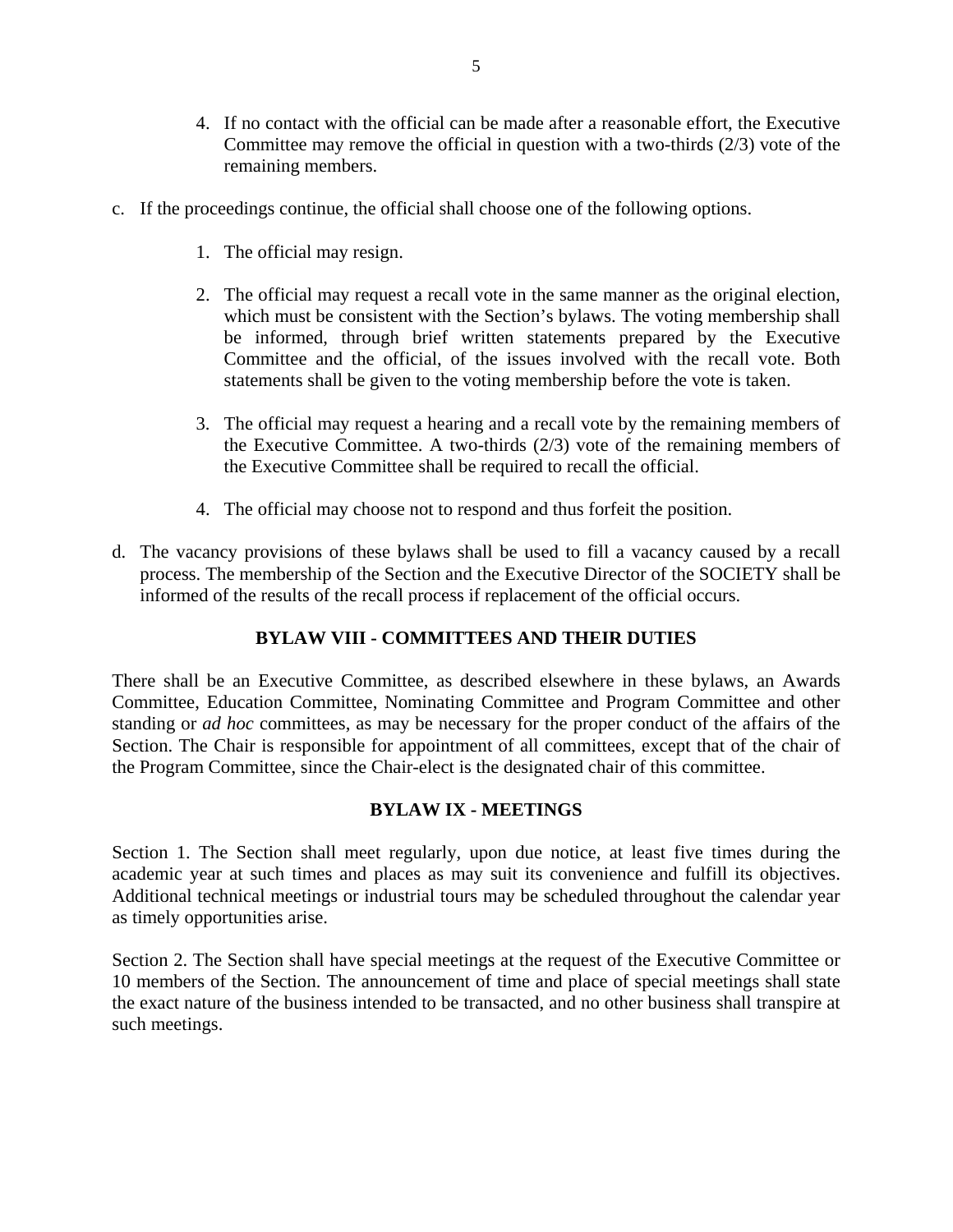Section 3. Due notice of all meetings shall be sent to each member and affiliate of the Section. A quorum for regular and special meetings of the Section shall consist of 15 members of the Section.

Section 4. The Executive Committee shall meet upon due notice at such times and places as may suit its convenience, by the Chair or upon request of four of its members. The order of business shall be announced in the meeting notice.

Section 5. A quorum for an Executive Committee meeting shall be six members of the Committee. No business shall be conducted in the absence of a quorum.

Section 6. At regular meetings of the Section, the order of business shall be as follows:

| a. Minutes of the previous meeting | e. Old Business |
|------------------------------------|-----------------|
| b. Reports of officers             | f. New Business |
| c. Reports of committees           | g. The program  |
| d. Miscellaneous business          | h. Adjournment  |
|                                    |                 |

Section 7. The regular order of business at a regular meeting may be suspended at the discretion of the Chair.

Section 8. The parliamentary procedure for all Section meetings, not specifically provided in these bylaws, shall be according to "Robert's Rules of Order Newly Revised."

# **BYLAW X - FINANCES**

Section 1. All members and assigned Society Affiliates of the Section, excepting members in emeritus status of the SOCIETY, may be requested to pay voluntary annual Local Section dues as may be set by the Executive Committee.

Section 2. Local Section Affiliates shall pay annual dues as set by the Executive Committee in accordance with the Constitution and Bylaws of the SOCIETY. Failure to pay such dues in advance shall terminate such affiliations.

Section 3. The raising and collecting of funds other than dues may be provided by suitable resolution adopted at a regular or special meeting of the Section by a majority vote of the members present, subject to the provisions of the Constitution and Bylaws of the SOCIETY.

Section 4. Donations or bequests of funds or property may be accepted by suitable resolution adopted at a regular or special meeting of the Executive Committee a majority vote subject to the provisions of the Constitution and Bylaws of the SOCIETY.